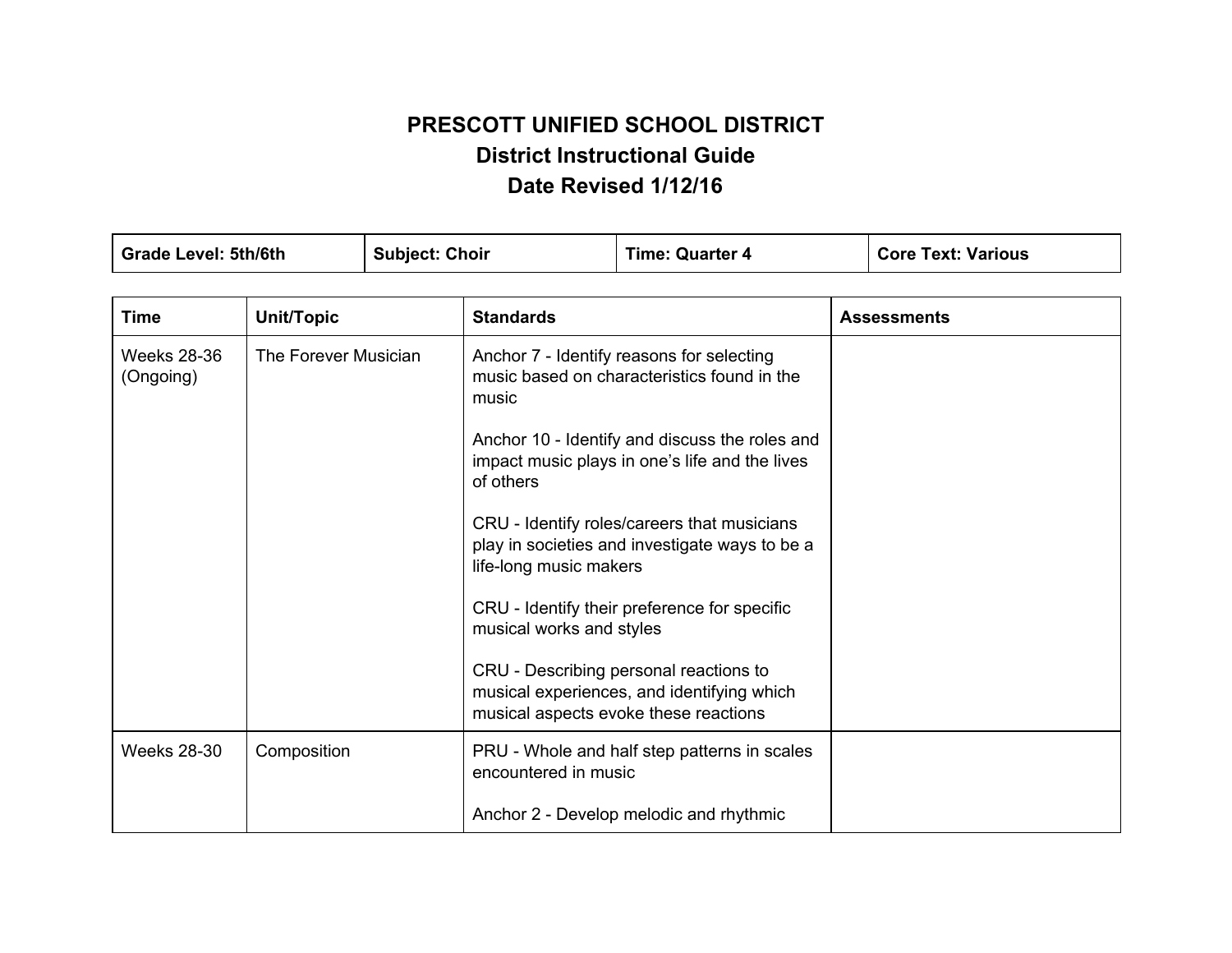|                    |                            | ideas or motives that demonstrate<br>understanding of characteristic(s) of music or<br>text(s) studied in rehearsals<br>Anchor 3 - Evaluate and refine draft<br>compositions and improvisations based on<br>knowledge, skill, and teacher-provided criteria<br>Anchor 3 - Share personally-developed<br>melodic and rhythmic ideas or motives<br>individually or as an ensemble that<br>demonstrate understanding of characteristics<br>of music or texts studied in rehearsal                                                              |  |
|--------------------|----------------------------|---------------------------------------------------------------------------------------------------------------------------------------------------------------------------------------------------------------------------------------------------------------------------------------------------------------------------------------------------------------------------------------------------------------------------------------------------------------------------------------------------------------------------------------------|--|
| <b>Weeks 31-33</b> | <b>Evaluation of Music</b> | Anchor 5 - Use peer feedback to refine<br>individual and ensemble performances of<br>varied repertoire of music<br>Anchor 9 - Identify and describe the effect of<br>interest, experience, analysis, and context on<br>the evaluation of music<br>RRU - Selected elements of music<br>RRU - Using teacher specified criteria to<br>evaluate a musical performance<br>RRU - Using appropriate terminology to<br>describe and explain music<br>RRU - Showing respect for personal work and<br>the work of others through appropriate critique |  |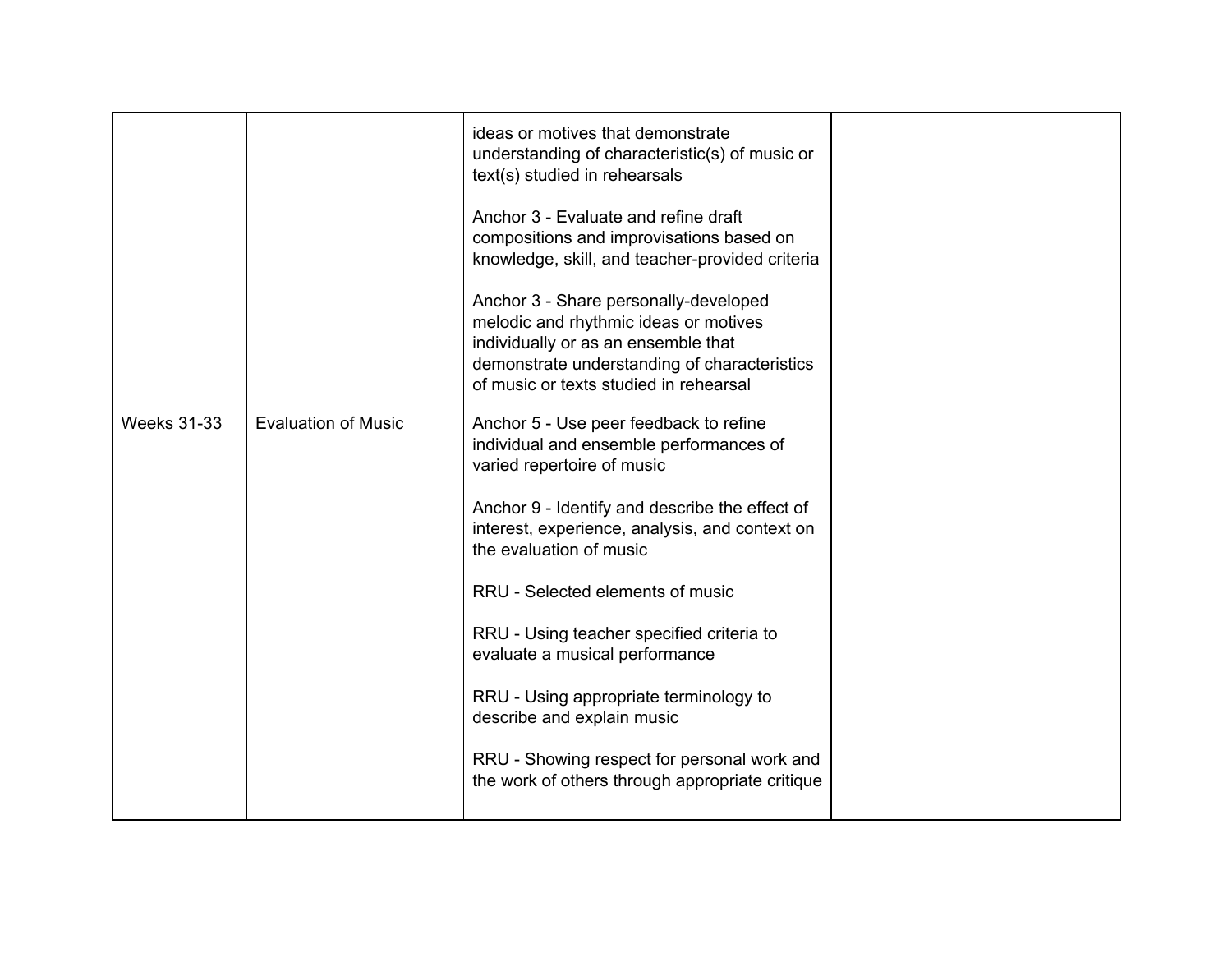| Weeks 34-36 | Performance<br>Attributes/Etiquette | Anchor 4 - Select repertoire to study/perform<br>based on interest, music reading and<br>performing/technical abilities<br>Anchor 4 Use repertoire to demonstrate a<br>developing understanding of various musical<br>structure and context in repertoire performed<br>RRU - The characteristics intended by the<br>composer and/or performer to evoke a mood<br>in a piece of music<br>PRU - Adjusting to the acoustic properties<br>and the effect on the performers and the | <b>Quarterly Performance</b> |
|-------------|-------------------------------------|--------------------------------------------------------------------------------------------------------------------------------------------------------------------------------------------------------------------------------------------------------------------------------------------------------------------------------------------------------------------------------------------------------------------------------------------------------------------------------|------------------------------|
|             |                                     | performance space                                                                                                                                                                                                                                                                                                                                                                                                                                                              |                              |

## **CREATING Standards:**

Anchor Standard 1: Generate and conceptualize artistic ideas and work Anchor Standard 2: Organize and develop artistic ideas and work Anchor Standard 3: Refine and complete artistic work Improvisation (Improv.) Composition (Comp.) **PERFORMING Standards:** Anchor Standard 4: Select, Analyze and Interpret artistic work for performance Anchor Standard 5: Develop and refine artistic techniques and work for presentation

Anchor Standard 6: Convey meaning through the presentation of artistic work

Application to Instrument (A.I.)

Perform-Reflect on Understanding (PRU)

## **RESPONDING Standards:**

Anchor Standard 7: Perceive and analyze artistic work Anchor Standard 8: Interpret intent and meaning in artistic work